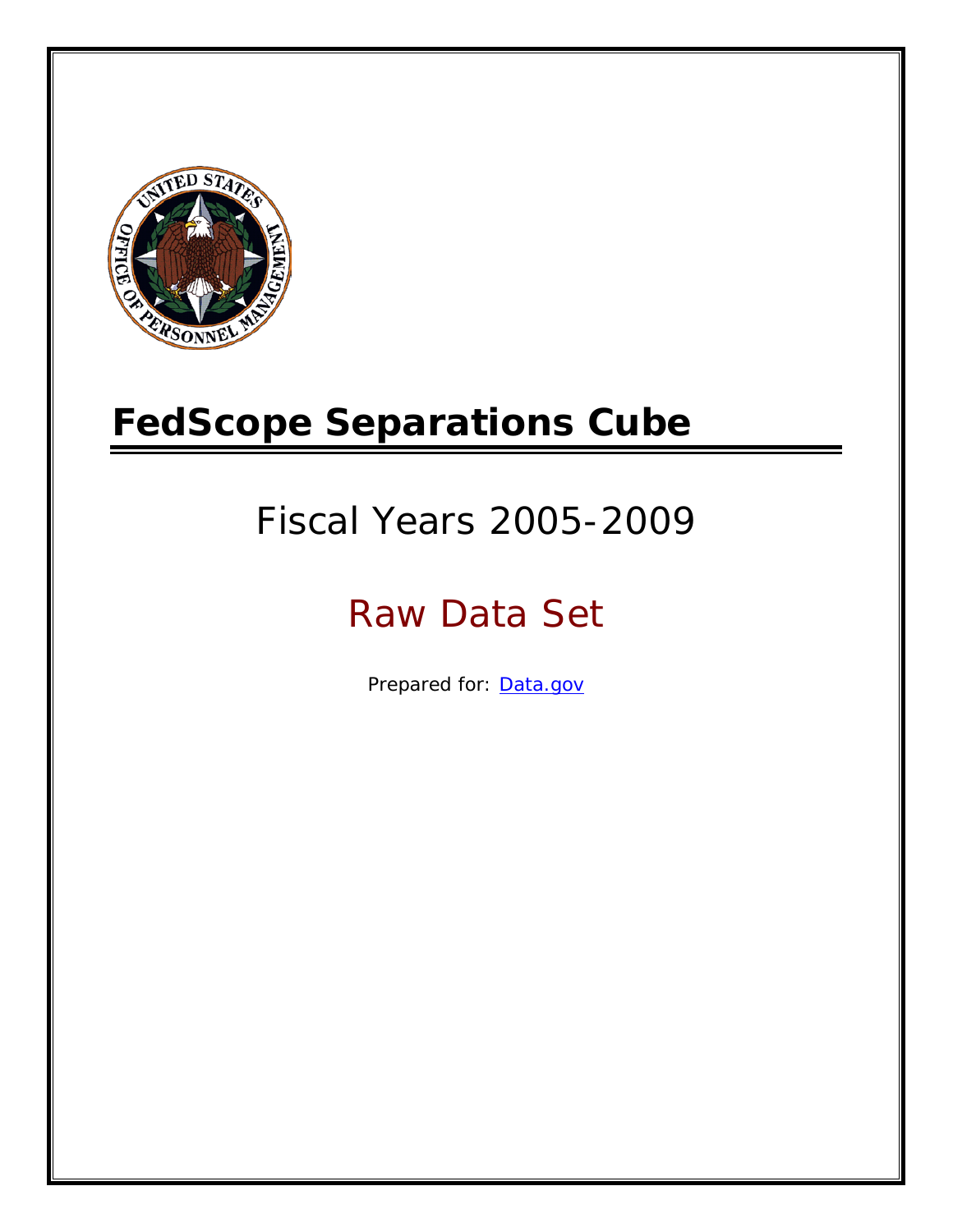

# **Table of Contents**

| $\mathbf{1}$   | <b>OVERVIEW</b>                                 | 3                |
|----------------|-------------------------------------------------|------------------|
| 1.1            | Purpose                                         | $\mathbf{3}$     |
| 1.2            | <b>Scope</b>                                    | 3                |
| $\overline{2}$ | <b>RAW DATA SET FILE</b>                        | $\frac{3}{3}$    |
| 2.1            | <b>SEPDATA</b>                                  |                  |
| 3              | <b>DIMENSION TRANSLATIONS FILES</b>             | 5                |
| 3.1            | Agency                                          | 5                |
| 3.2            | Separation                                      | 5                |
| 3.3            | Date                                            | $\boldsymbol{6}$ |
| 3.4            | Age                                             | 6                |
| 3.5            | <b>General Schedule &amp; Equivalent Grade</b>  | $\overline{7}$   |
| 3.6            | <b>Length of Service</b>                        | 8                |
| 3.7            | Location                                        | 8                |
| 3.8            | Occupation                                      | 9                |
| 3.9            | <b>Occupation Category</b>                      | 9                |
| 3.10           | Pay Plan & Grade                                | 10               |
|                | 3.11 Salary Level                               | 10               |
|                | 3.12 Type of Appointment                        | 11               |
|                | 3.13 Work Schedule                              | 11               |
|                | 3.14 Count                                      | 12               |
|                | 3.15 Average Salary                             | 12               |
|                | 3.16 Average Length of Service                  | 12               |
| 4              | <b>DATA DEFINITIONS</b>                         | 13               |
| 4.1            | Agency                                          | 13               |
| 4.2            | <b>Separations</b>                              | 13               |
| 4.3            | Date                                            | 14               |
| 4.4            | Age                                             | 14               |
| 4.5            | <b>General Schedule &amp; Equivalent Grade</b>  | 15               |
| 4.6            | <b>Length of Service</b>                        | 15               |
| 4.7            | Location                                        | 15               |
| 4.8            | Occupation                                      | 15               |
| 4.9            | <b>Occupation Category</b>                      | 15               |
| 4.10           | Pay Plan & Grade                                | 15               |
| 4.11           | <b>Salary Level</b>                             | 15               |
| 4.12           | <b>Type of Appointment</b>                      | 16               |
| 4.13           | <b>Work Schedule</b>                            | 16               |
|                | 4.14 Count                                      | 16               |
|                | 4.15 Average Salary                             | 16               |
|                | 4.16 Average Length of Service                  | 16               |
| 5              | <b>APPENDIX</b>                                 | 17               |
|                | Source: FedScope (http://www.fedscope.opm.gov/) | 1                |
|                |                                                 |                  |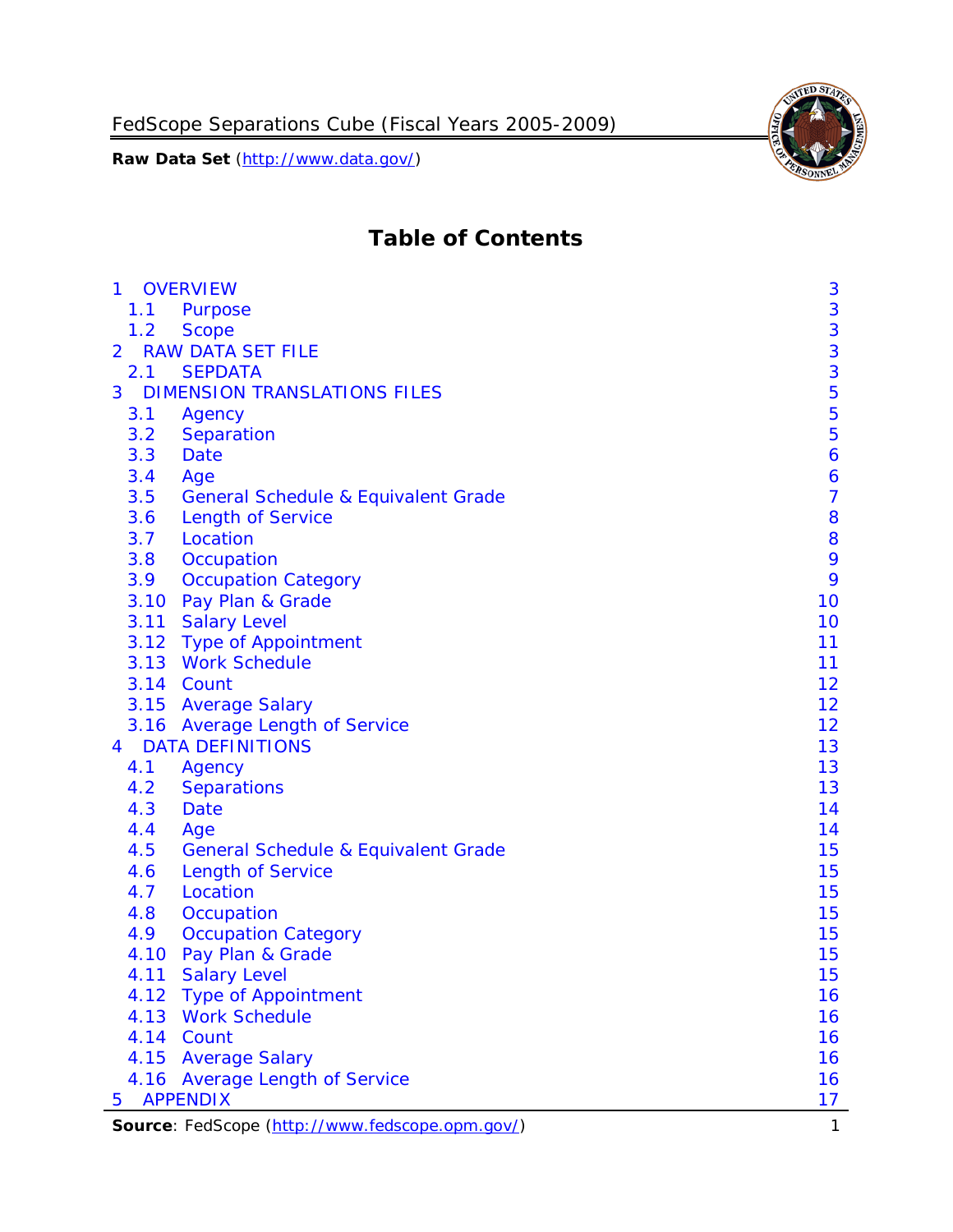

5.2 [FedScope General Public Web Site](#page-17-2)

# **Listing of Tables**

| Table 2.1: SEPDATA. TXT Record Layout  | 4  |
|----------------------------------------|----|
| Table 3.1: DTagy.txt Record Layout     | 5  |
| Table 3.2: DTsep.txt Record Layout     | 5  |
| Table 3.3: DTefdate.txt Record Layout  | 6  |
| Table 3.4: DTagelvl.txt Record Layout  | 6  |
| Table 3.5: DTgsegrd.txt Record Layout  | 7  |
| Table 3.6: DTloslvl.txt Record Layout  | 8  |
| Table 3.7: DTloc.txt Record Layout     | 8  |
| Table 3.8: DTocc.txt Record Layout     | 9  |
| Table 3.9: DTpatco.txt Record Layout   | 9  |
| Table 3.10: DTppgrd.txt Record Layout  | 10 |
| Table 3.11: DTsallvl.txt Record Layout | 10 |
| Table 3.12: DTtoa.txt Record Layout    | 11 |
| Table 3.13: DTwrksch.txt Record Layout | 11 |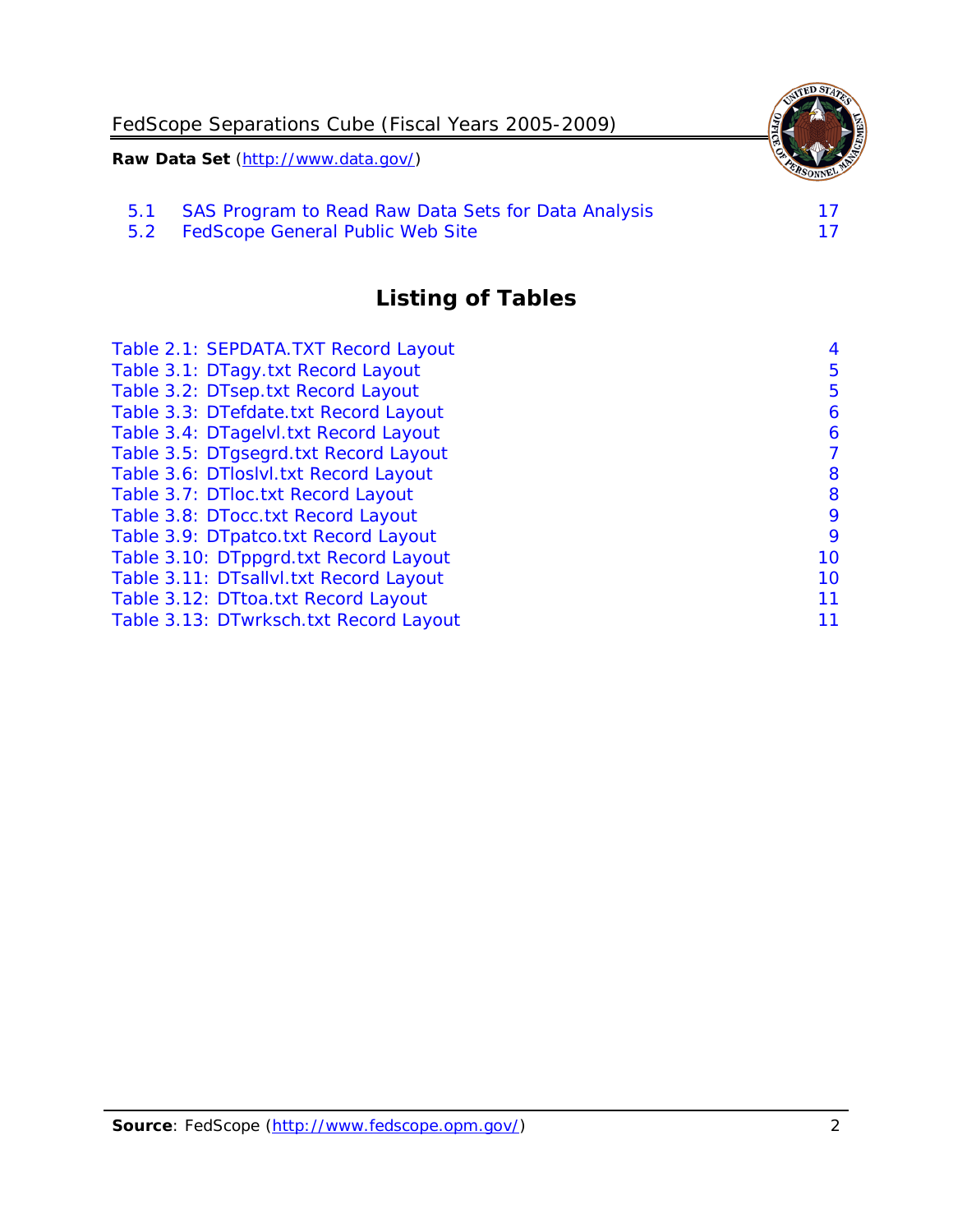

# <span id="page-3-0"></span>**1 OVERVIEW**

### <span id="page-3-1"></span>*1.1 Purpose*

The purpose of this raw data set is to increase public access to high value, machine readable datasets generated by the U.S. Office of Personnel Management. The FedScope Separations Cube data sets are available via [Data.gov.](http://www.data.gov/)

# <span id="page-3-2"></span>*1.2 Scope*

The scope of this raw data set includes all data elements used in the creation of the FedScope Separations Cube [\(http://www.fedscope.opm.gov/\)](http://www.fedscope.opm.gov/). **NOTE**: Starting in FY 2010, the OPM Statistical Data Mart (SDM) is the source for all FedScope data. The SDM is processed data from the Enterprise Human Resources Integration (EHRI) data warehouse. Data is processed on a quarterly basis (i.e. March, June, September and December).

# <span id="page-3-3"></span>**2 RAW DATA SET FILE**

# <span id="page-3-4"></span>*2.1 SEPDATA*

This "**delimited**" (comma separated value (**CSV**)) raw data set provides the actual number of personnel actions ("Transfer-Outs" and "Separations from the Federal Service") that have taken place within Fiscal Years 2005-2009. Each column value is separated by a "**comma**" from the next column's value and each row starts a new record. Each record contains 17 data elements. The record layout for SEPDATA.TXT is depicted in [Table 2.1](#page-4-0) below: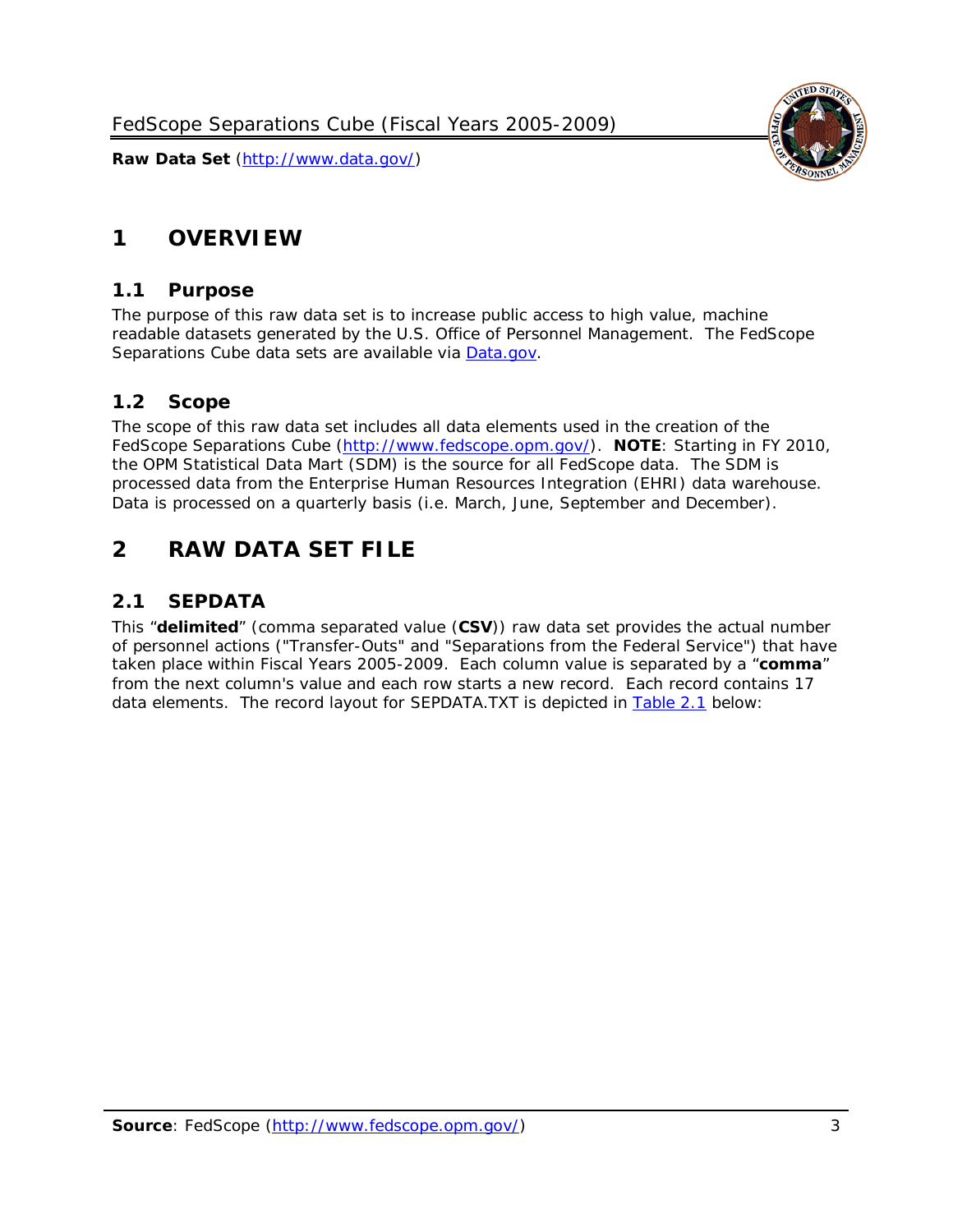

<span id="page-4-0"></span>

| Data<br><b>Column</b> | <b>DATA ELEMENT NAME</b>            | <b>CSV</b><br><b>Column</b><br><b>Name</b> | <b>CSV</b><br>Column<br><b>Format</b> |
|-----------------------|-------------------------------------|--------------------------------------------|---------------------------------------|
|                       | Agency                              | <b>AGYSUB</b>                              | TEXT                                  |
| 2                     | Separation                          | <b>SEP</b>                                 | <b>TEXT</b>                           |
| 3                     | Date                                | <b>EFDATE</b>                              | TEXT                                  |
| 4                     | Age                                 | <b>AGELVL</b>                              | TEXT                                  |
| 5                     | General Schedule & Equivalent Grade | <b>GSEGRD</b>                              | TEXT                                  |
| 6                     | Length of Service                   | <b>LOSLVL</b>                              | TEXT                                  |
| 7                     | Location                            | <b>LOC</b>                                 | <b>TEXT</b>                           |
| 8                     | Occupation                          | OCC                                        | TEXT                                  |
| 9                     | <b>Occupation Category</b>          | <b>PATCO</b>                               | <b>TEXT</b>                           |
| 10                    | Pay Plan & Grade                    | <b>PPGRD</b>                               | TEXT                                  |
| 11                    | Salary Level                        | <b>SALLVL</b>                              | TEXT                                  |
| 12                    | Type of Appointment                 | <b>TOA</b>                                 | TEXT                                  |
| 13                    | Work Schedule                       | <b>WORKSCH</b>                             | TEXT                                  |
| 14                    | Count                               | <b>COUNT</b>                               | <b>NUMERIC</b>                        |
| 15                    | Average Salary                      | <b>SALARY</b>                              | <b>NUMERIC</b>                        |
| 16                    | Average Length of Service           | LOS                                        | <b>NUMERIC</b>                        |
|                       | <b>Total Records: 1,166,695</b>     |                                            |                                       |

#### **Table 2.1: SEPDATA.TXT Record Layout**

**NOTE**: If importing this table (data set) into Excel, change the "column data format" for columns 1-13 from "General" to "Text". Columns 14-16 can be imported as "General" data format. In Excel, the "General" data format converts numeric values to numbers. Columns 1-13 are TEXT fields; Columns 14-16 are NUMERIC fields.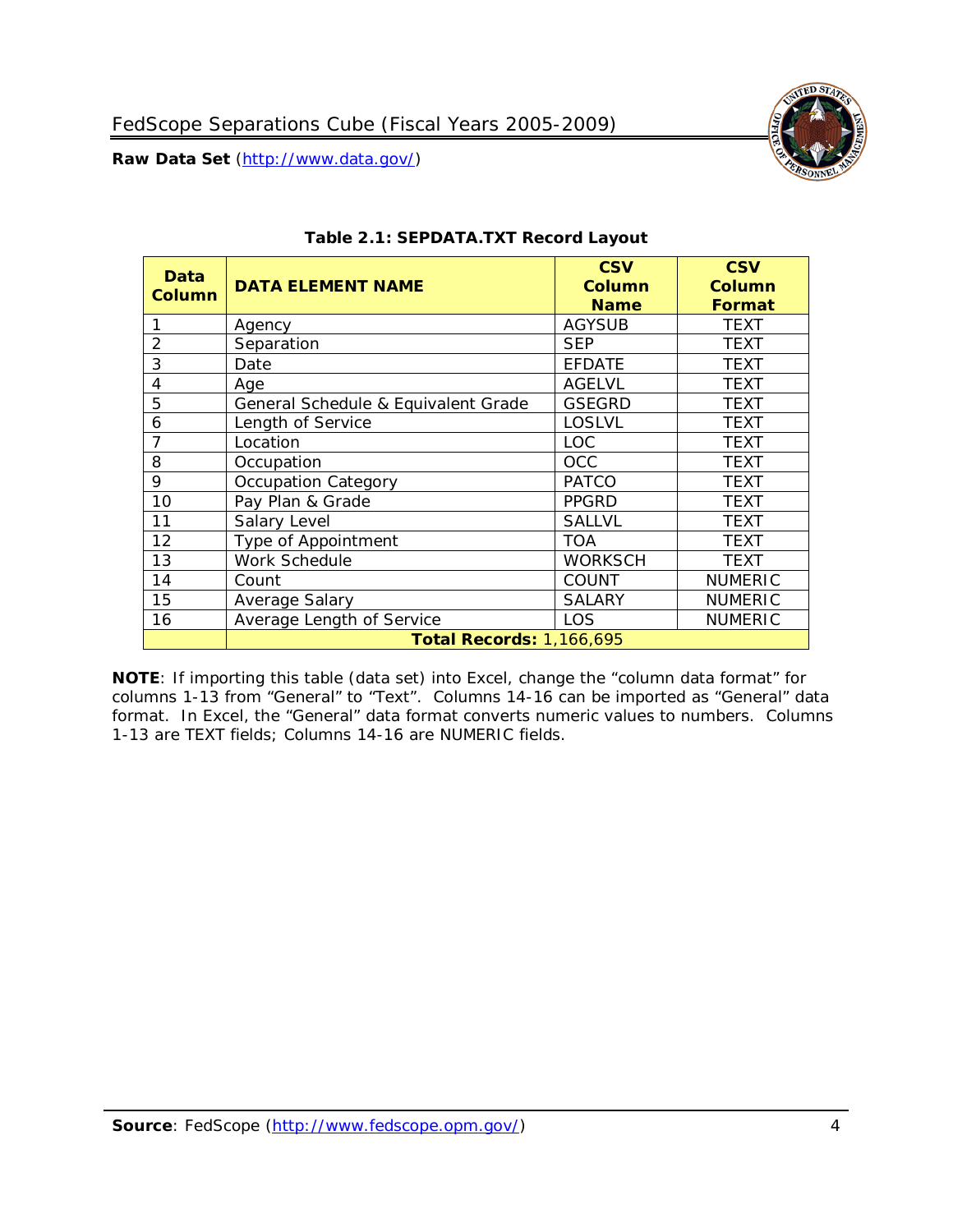

# <span id="page-5-0"></span>**3 DIMENSION TRANSLATIONS FILES**

# <span id="page-5-1"></span>*3.1 Agency*

This "**delimited**" (comma separated value (**CSV**)) data file provides translations for the agency data element contained in the separations data file (SEPDATA.TXT). See [Table 2.1.](#page-4-0) Each column value is separated by a "**comma**" from the next column's value and each row starts a new record. Each record contains 6 data elements. The record layout for DTagy.txt is depicted in [Table 3.1](#page-5-3) below:

<span id="page-5-3"></span>

| Data<br><b>Column</b>     | <b>DATA ELEMENT NAME</b>       | <b>CSV</b><br><b>Column</b><br><b>Name</b> | <b>CSV</b><br>Column<br><b>Format</b> |
|---------------------------|--------------------------------|--------------------------------------------|---------------------------------------|
|                           | Agency Type                    | <b>AGYTYP</b>                              | <b>TEXT</b>                           |
| 2                         | <b>Agency Type Translation</b> | <b>AGYTYPT</b>                             | <b>TEXT</b>                           |
| 3                         | Agency                         | AGY                                        | <b>TEXT</b>                           |
|                           | <b>Agency Translation</b>      | <b>AGYT</b>                                | <b>TEXT</b>                           |
| 5                         | Agency Sub element             | <b>AGYSUB</b>                              | <b>TEXT</b>                           |
|                           | Agency Sub element Translation | <b>AGYSUBT</b>                             | <b>TEXT</b>                           |
| <b>Total Records: 575</b> |                                |                                            |                                       |

### **Table 3.1: DTagy.txt Record Layout**

**NOTE**: If importing this table (data set) into Excel, change the "column data format" for columns 1-6 from "General" to "Text".

# <span id="page-5-2"></span>*3.2 Separation*

This "**delimited**" (comma separated value (**CSV**)) data file provides translations for the accession data element contained in the separations data file (SEPDATA.TXT). See [Table](#page-4-0)  [2.1.](#page-4-0) Each column value is separated by a "**comma**" from the next column's value and each row starts a new record. Each record contains 2 data elements. The record layout for DTsep.txt is depicted in [Table 3.2](#page-5-4) below:

<span id="page-5-4"></span>

| <b>Data</b><br><b>Column</b> | <b>DATA ELEMENT NAME</b> | <b>CSV</b><br>Column<br><b>Name</b> | <b>CSV</b><br>Column<br><b>Format</b> |
|------------------------------|--------------------------|-------------------------------------|---------------------------------------|
|                              | Separation               | <b>SFP</b>                          | TFXT                                  |
|                              | Separation Translation   | SEPT                                | TFXT                                  |
| <b>Total Records: 11</b>     |                          |                                     |                                       |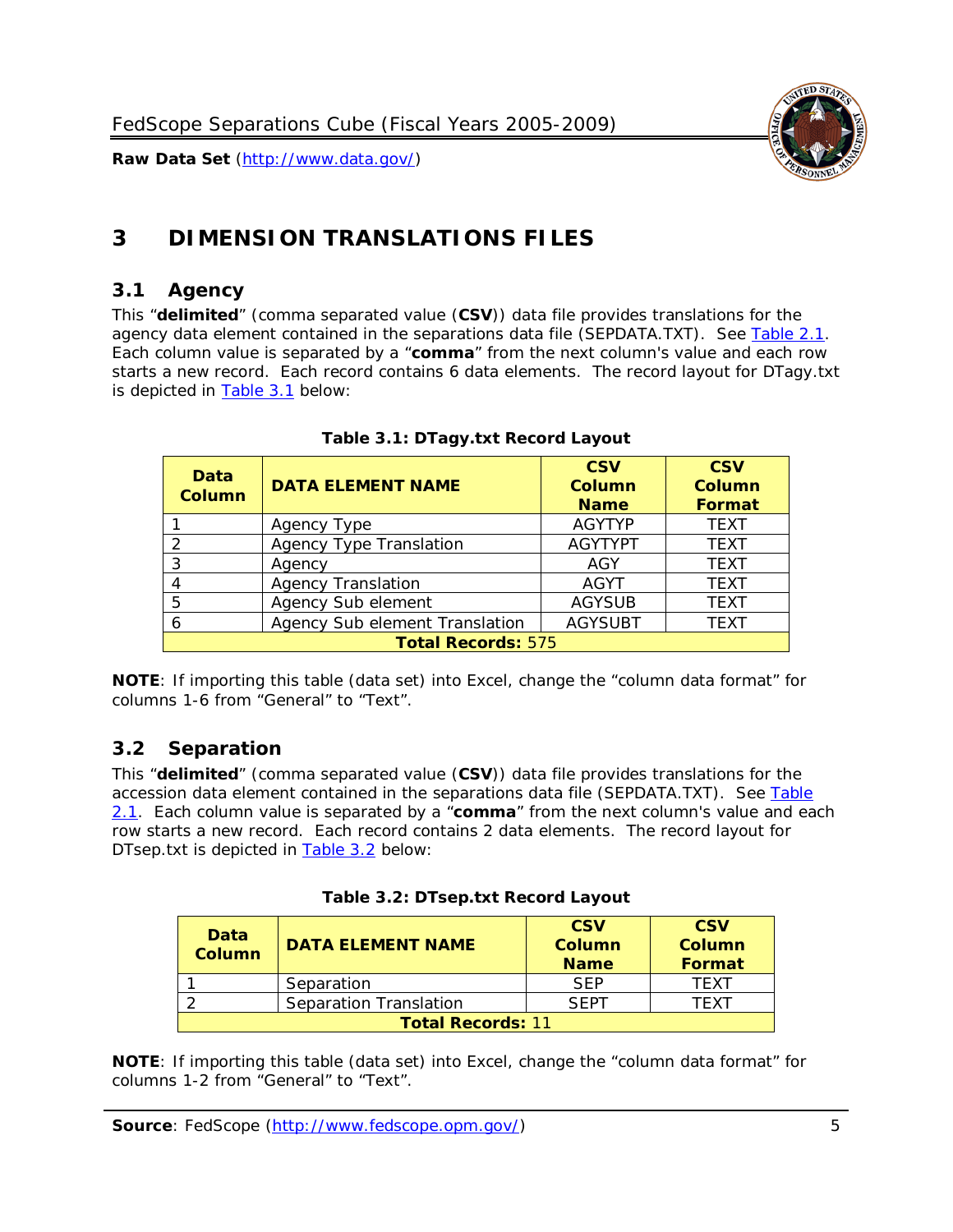

# <span id="page-6-0"></span>*3.3 Date*

This "**delimited**" (comma separated value (**CSV**)) data file provides translations for the date data element contained in the separations data file (SEPDATA.TXT). See [Table 2.1.](#page-4-0) Each column value is separated by a "**comma**" from the next column's value and each row starts a new record. Each record contains 4 data elements. The record layout for DTefdate.txt is depicted in [Table 3.3](#page-6-2) below:

<span id="page-6-2"></span>

| Data<br><b>Column</b>    | <b>DATA ELEMENT NAME</b>       | <b>CSV</b><br>Column<br><b>Name</b> | <b>CSV</b><br>Column<br><b>Format</b> |
|--------------------------|--------------------------------|-------------------------------------|---------------------------------------|
|                          | <b>Fiscal Year</b>             | FY                                  | <b>TEXT</b>                           |
|                          | <b>Fiscal Year Translation</b> | <b>FYT</b>                          | <b>TEXT</b>                           |
| 3                        | Quarter                        | <b>OTR</b>                          | <b>TEXT</b>                           |
| 4                        | <b>Quarter Translation</b>     | <b>QTRT</b>                         | <b>TEXT</b>                           |
| 5                        | Date                           | <b>EFDATE</b>                       | <b>TEXT</b>                           |
| 6                        | Date Translation               | <b>EFDATET</b>                      | <b>TEXT</b>                           |
| <b>Total Records: 60</b> |                                |                                     |                                       |

### **Table 3.3: DTefdate.txt Record Layout**

**NOTE**: If importing this table (data set) into Excel, change the "column data format" for columns 1-4 from "General" to "Text".

# <span id="page-6-1"></span>*3.4 Age*

This "**delimited**" (comma separated value (**CSV**)) data file provides translations for the age data element contained in the separations data file (SEPDATA.TXT). See [Table 2.1.](#page-4-0) Each column value is separated by a "**comma**" from the next column's value and each row starts a new record. Each record contains 2 data elements. The record layout for DTagelvl.txt is depicted in [Table 3.4](#page-6-3) below:

|  | Table 3.4: DTagelvl.txt Record Layout |  |
|--|---------------------------------------|--|
|--|---------------------------------------|--|

<span id="page-6-3"></span>

| Data<br>Column           | <b>DATA ELEMENT NAME</b> | <b>CSV</b><br><b>Column</b><br><b>Name</b> | <b>CSV</b><br>Column<br>Format |
|--------------------------|--------------------------|--------------------------------------------|--------------------------------|
|                          | Age                      | AGELVL                                     | <b>TFXT</b>                    |
|                          | Age Translation          | AGELVLT                                    | TFXT                           |
| <b>Total Records: 12</b> |                          |                                            |                                |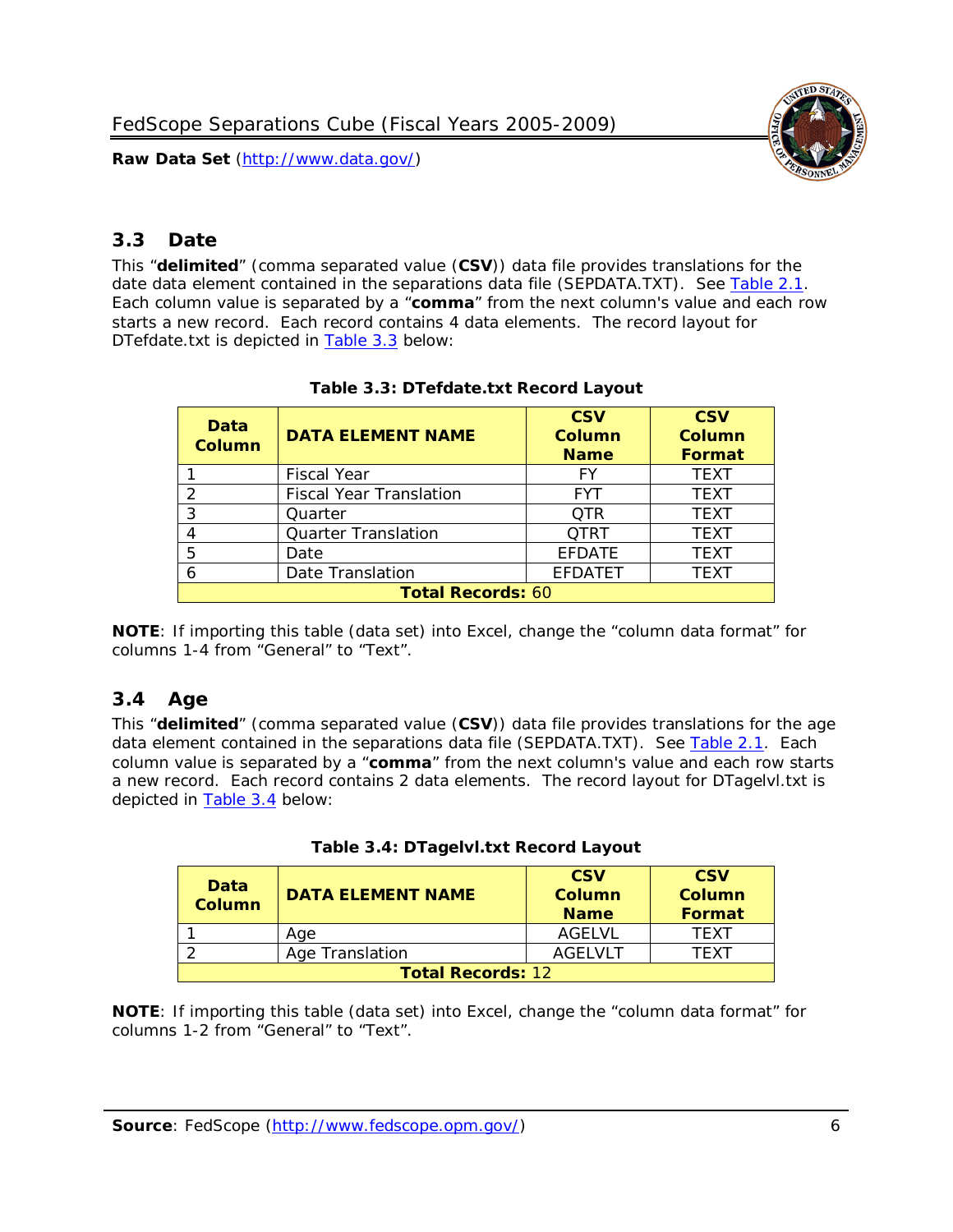

# <span id="page-7-0"></span>*3.5 General Schedule & Equivalent Grade*

This "**delimited**" (comma separated value (**CSV**)) data file provides translations for the general schedule & equivalent grade data element contained in the separations data file (SEPDATA.TXT). See [Table 2.1.](#page-4-0) Each column value is separated by a "**comma**" from the next column's value and each row starts a new record. Each record contains 1 data element. The record layout for DTgsegrd.txt is depicted in [Table 3.5](#page-7-1) below:

|  |  | Table 3.5: DTgsegrd.txt Record Layout |
|--|--|---------------------------------------|
|--|--|---------------------------------------|

<span id="page-7-1"></span>

| Data<br>Column           | <b>DATA ELEMENT NAME</b>            | <b>CSV</b><br>Column<br><b>Name</b> | <b>CSV</b><br>Column<br><b>Format</b> |
|--------------------------|-------------------------------------|-------------------------------------|---------------------------------------|
|                          | General Schedule & Equivalent Grade | GSFGRD                              | TFXT                                  |
| <b>Total Records: 17</b> |                                     |                                     |                                       |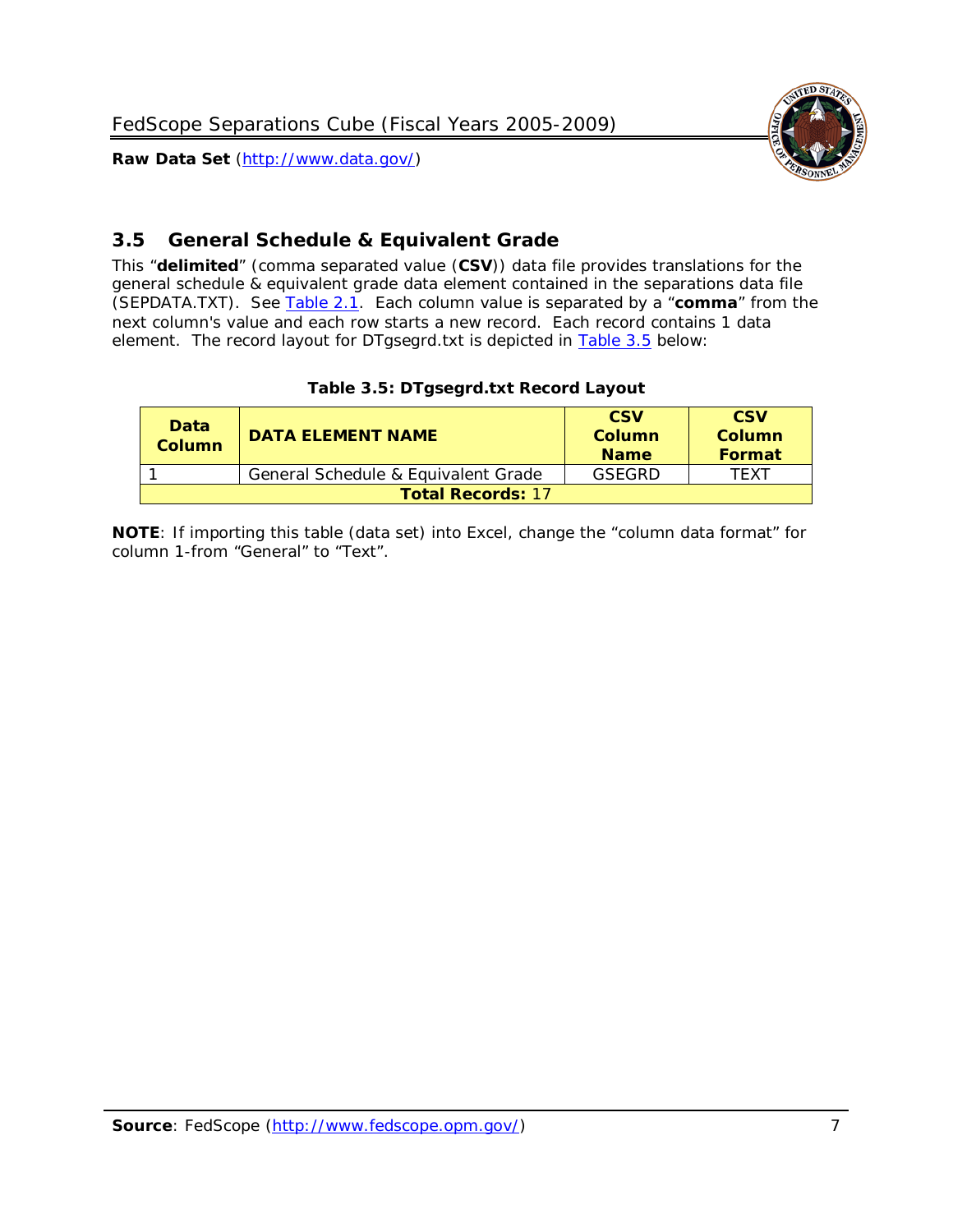



# <span id="page-8-0"></span>*3.6 Length of Service*

This "**delimited**" (comma separated value (**CSV**)) data file provides translations for the length of service data element contained in the separations data file (SEPDATA.TXT). See [Table 2.1.](#page-4-0) Each column value is separated by a "**comma**" from the next column's value and each row starts a new record. Each record contains 2 data elements. The record layout for DTloslvl.txt is depicted in **Table 3.6** below:

### **Table 3.6: DTloslvl.txt Record Layout**

<span id="page-8-2"></span>

| Data<br><b>Column</b>    | <b>DATA ELEMENT NAME</b>      | <b>CSV</b><br>Column<br><b>Name</b> | <b>CSV</b><br>Column<br>Format |
|--------------------------|-------------------------------|-------------------------------------|--------------------------------|
|                          | Length of Service             | LOSLVL                              | <b>TFXT</b>                    |
|                          | Length of Service Translation | LOSLVLT                             | TFXT                           |
| <b>Total Records: 11</b> |                               |                                     |                                |

**NOTE**: If importing this table (data set) into Excel, change the "column data format" for columns 1-2 from "General" to "Text".

# <span id="page-8-1"></span>*3.7 Location*

This "**delimited**" (comma separated value (**CSV**)) data file provides translations for the location data element contained in the separations data file (SEPDATA.TXT). See [Table 2.1.](#page-4-0) Each column value is separated by a "**comma**" from the next column's value and each row starts a new record. Each record contains 4 data elements. The record layout for DTloc.txt is depicted in [Table 3.7](#page-8-3) below:

<span id="page-8-3"></span>

| Data<br><b>Column</b>     | <b>DATA ELEMENT NAME</b>         | <b>CSV</b><br><b>Column</b><br><b>Name</b> | <b>CSV</b><br><b>Column</b><br><b>Format</b> |  |
|---------------------------|----------------------------------|--------------------------------------------|----------------------------------------------|--|
|                           | Location Type                    | <b>LOCTYP</b>                              | <b>TFXT</b>                                  |  |
| 2                         | Location Type Translation        | <b>LOCTYPT</b>                             | <b>TFXT</b>                                  |  |
|                           | State/Country                    | <b>LOC</b>                                 | <b>TFXT</b>                                  |  |
|                           | <b>State/Country Translation</b> | <b>LOCT</b>                                | <b>TFXT</b>                                  |  |
| <b>Total Records: 230</b> |                                  |                                            |                                              |  |

|  |  | Table 3.7: DTloc.txt Record Layout |  |
|--|--|------------------------------------|--|
|--|--|------------------------------------|--|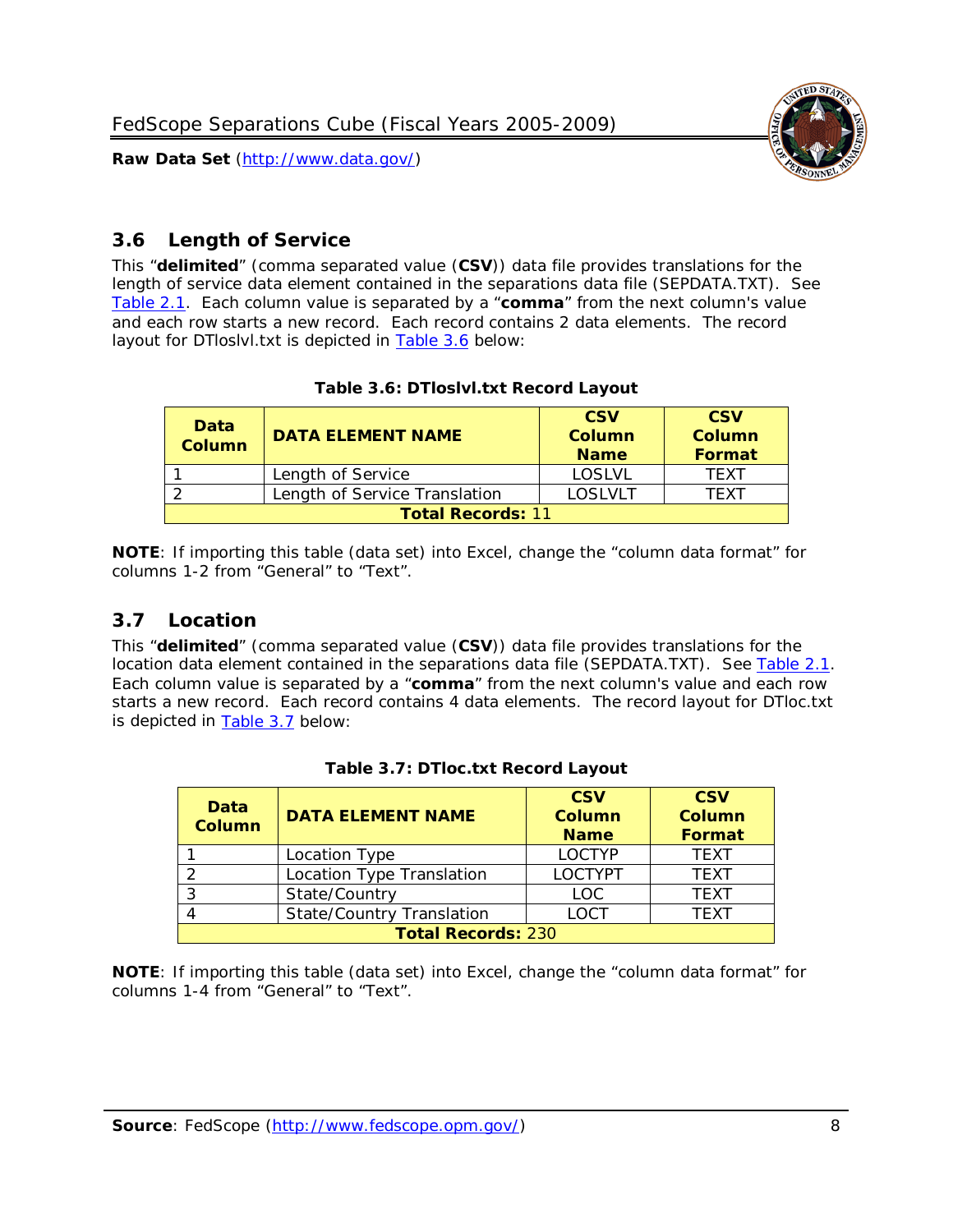

# <span id="page-9-0"></span>*3.8 Occupation*

This "**delimited**" (comma separated value (**CSV**)) data file provides translations for the occupation data element contained in the separations data file (SEPDATA.TXT). See [Table](#page-4-0)  [2.1.](#page-4-0) Each column value is separated by a "**comma**" from the next column's value and each row starts a new record. Each record contains 6 data elements. The record layout for DTocc.txt is depicted in [Table 3.8](#page-9-2) below:

<span id="page-9-2"></span>

| Data<br><b>Column</b>     | <b>DATA ELEMENT NAME</b>             | <b>CSV</b><br><b>Column</b><br><b>Name</b> | <b>CSV</b><br><b>Column</b><br><b>Format</b> |  |
|---------------------------|--------------------------------------|--------------------------------------------|----------------------------------------------|--|
|                           | Occupation Type                      | <b>OCCTYP</b>                              | <b>TEXT</b>                                  |  |
|                           | Occupation Type Translation          | <b>OCCTYPT</b>                             | <b>TEXT</b>                                  |  |
| 3                         | <b>Occupation Family</b>             | <b>OCCFAM</b>                              | <b>TEXT</b>                                  |  |
| 4                         | <b>Occupation Family Translation</b> | <b>OCCFAMT</b>                             | <b>TFXT</b>                                  |  |
| 5                         | Occupation                           | <b>OCC</b>                                 | <b>TEXT</b>                                  |  |
| 6                         | <b>Occupation Translation</b>        | <b>OCCT</b>                                | <b>TEXT</b>                                  |  |
| <b>Total Records: 758</b> |                                      |                                            |                                              |  |

**NOTE**: If importing this table (data set) into Excel, change the "column data format" for columns 1-6 from "General" to "Text".

# <span id="page-9-1"></span>*3.9 Occupation Category*

This "**delimited**" (comma separated value (**CSV**)) data file provides translations for the occupation category data element contained in the separations data file (SEPDATA.TXT). See [Table 2.1.](#page-4-0) Each column value is separated by a "**comma**" from the next column's value and each row starts a new record. Each record contains 2 data elements. The record layout for DTpatco.txt is depicted in [Table 3.9](#page-9-3) below:

| Table 3.9: DTpatco.txt Record Layout |  |  |  |
|--------------------------------------|--|--|--|
|                                      |  |  |  |

<span id="page-9-3"></span>

| Data<br><b>Column</b>   | <b>DATA ELEMENT NAME</b>        |               | <b>CSV</b><br>Column<br>Format |
|-------------------------|---------------------------------|---------------|--------------------------------|
|                         | <b>Occupation Category</b>      | <b>PATCO</b>  | <b>TFXT</b>                    |
|                         | Occupation Category Translation | <b>PATCOT</b> | <b>TFXT</b>                    |
| <b>Total Records: 7</b> |                                 |               |                                |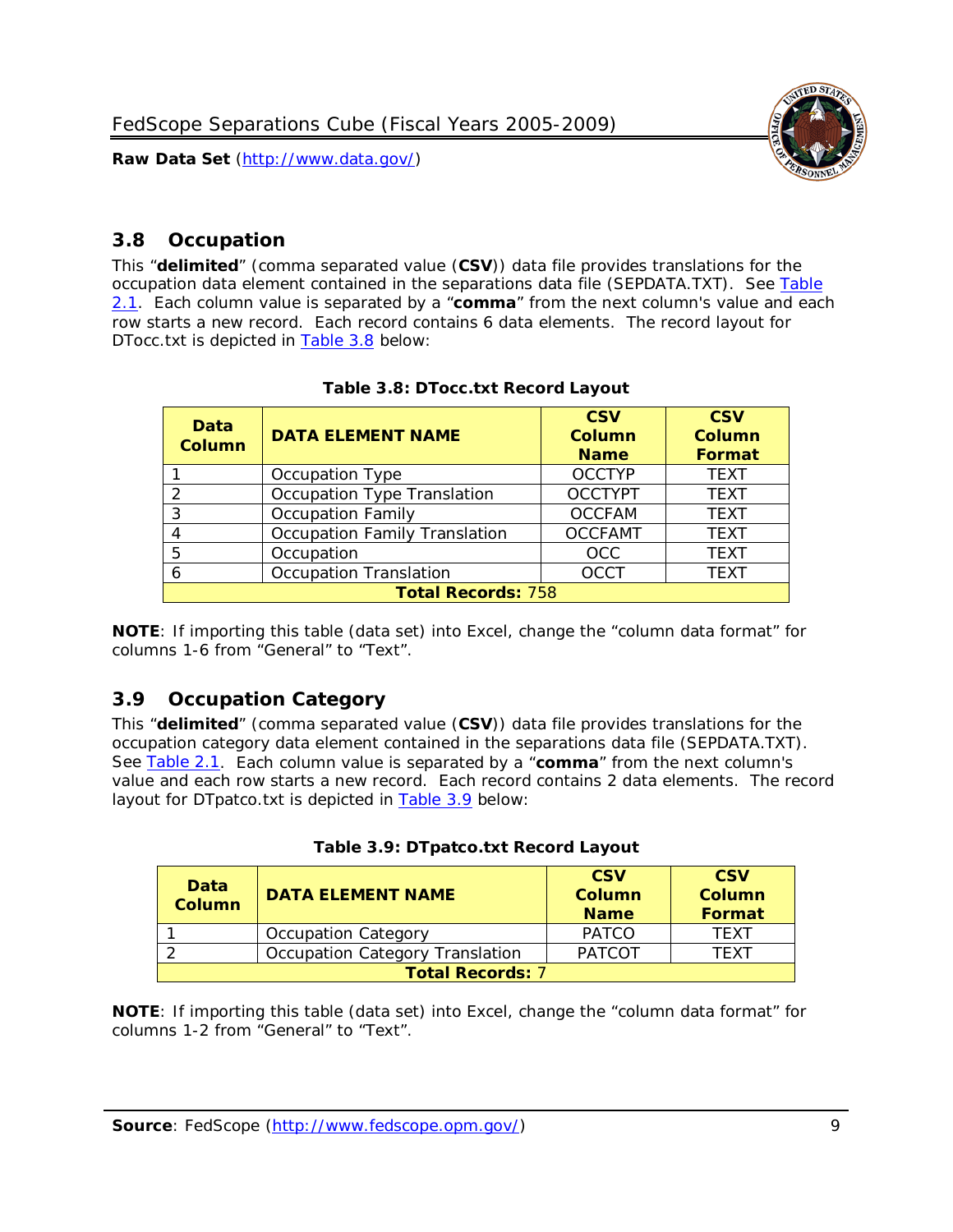

# <span id="page-10-0"></span>*3.10 Pay Plan & Grade*

This "**delimited**" (comma separated value (**CSV**)) data file provides translations for the pay plan & grade data element contained in the separations data file (SEPDATA.TXT). See [Table](#page-4-0)  [2.1.](#page-4-0) Each column value is separated by a "**comma**" from the next column's value and each row starts a new record. Each record contains 7 data elements. The record layout for DTppgrd.txt is depicted in [Table 3.10](#page-10-2) below:

<span id="page-10-2"></span>

| Data<br>Column | <b>DATA ELEMENT NAME</b>    | <b>CSV</b><br>Column<br><b>Name</b> | <b>CSV</b><br>Column<br><b>Format</b> |  |  |
|----------------|-----------------------------|-------------------------------------|---------------------------------------|--|--|
|                | Pay Plan Type               | <b>PPTYP</b>                        | <b>TEXT</b>                           |  |  |
| っ              | Pay Plan Type Translation   | <b>PPTYPT</b>                       | <b>TEXT</b>                           |  |  |
| 3              | Pay Plan Group              | <b>PPGROUP</b>                      | <b>TEXT</b>                           |  |  |
| 4              | Pay Plan Group Translation  | <b>PPGROUPT</b>                     | <b>TEXT</b>                           |  |  |
| 5              | Pay Plan                    | <b>PAYPLAN</b>                      | <b>TEXT</b>                           |  |  |
| 6              | Pay Plan Translation        | PAYPLANT                            | <b>TEXT</b>                           |  |  |
|                | Pay Plan & Grade            | <b>PPGRD</b>                        | <b>TEXT</b>                           |  |  |
|                | <b>Total Records: 1,208</b> |                                     |                                       |  |  |

### **Table 3.10: DTppgrd.txt Record Layout**

**NOTE**: If importing this table (data set) into Excel, change the "column data format" for columns 1-7 from "General" to "Text".

# <span id="page-10-1"></span>*3.11 Salary Level*

This "**delimited**" (comma separated value (**CSV**)) data file provides translations for the salary level data element contained in the separations data file (SEPDATA.TXT). See Table [2.1.](#page-4-0) Each column value is separated by a "**comma**" from the next column's value and each row starts a new record. Each record contains 2 data elements. The record layout for DTpaylvl.txt is depicted in [Table 3.11](#page-10-3) below:

<span id="page-10-3"></span>

| Data<br><b>Column</b>    | <b>DATA ELEMENT NAME</b>        | <b>CSV</b><br><b>Column</b><br><b>Name</b> | <b>CSV</b><br><b>Column</b><br>Format |
|--------------------------|---------------------------------|--------------------------------------------|---------------------------------------|
|                          | Salary Level                    | <b>SALLVL</b>                              | TFXT                                  |
|                          | <b>Salary Level Translation</b> | <b>SALLVLT</b>                             | TFXT                                  |
| <b>Total Records: 26</b> |                                 |                                            |                                       |

|  | Table 3.11: DTsallvl.txt Record Layout |  |
|--|----------------------------------------|--|
|  |                                        |  |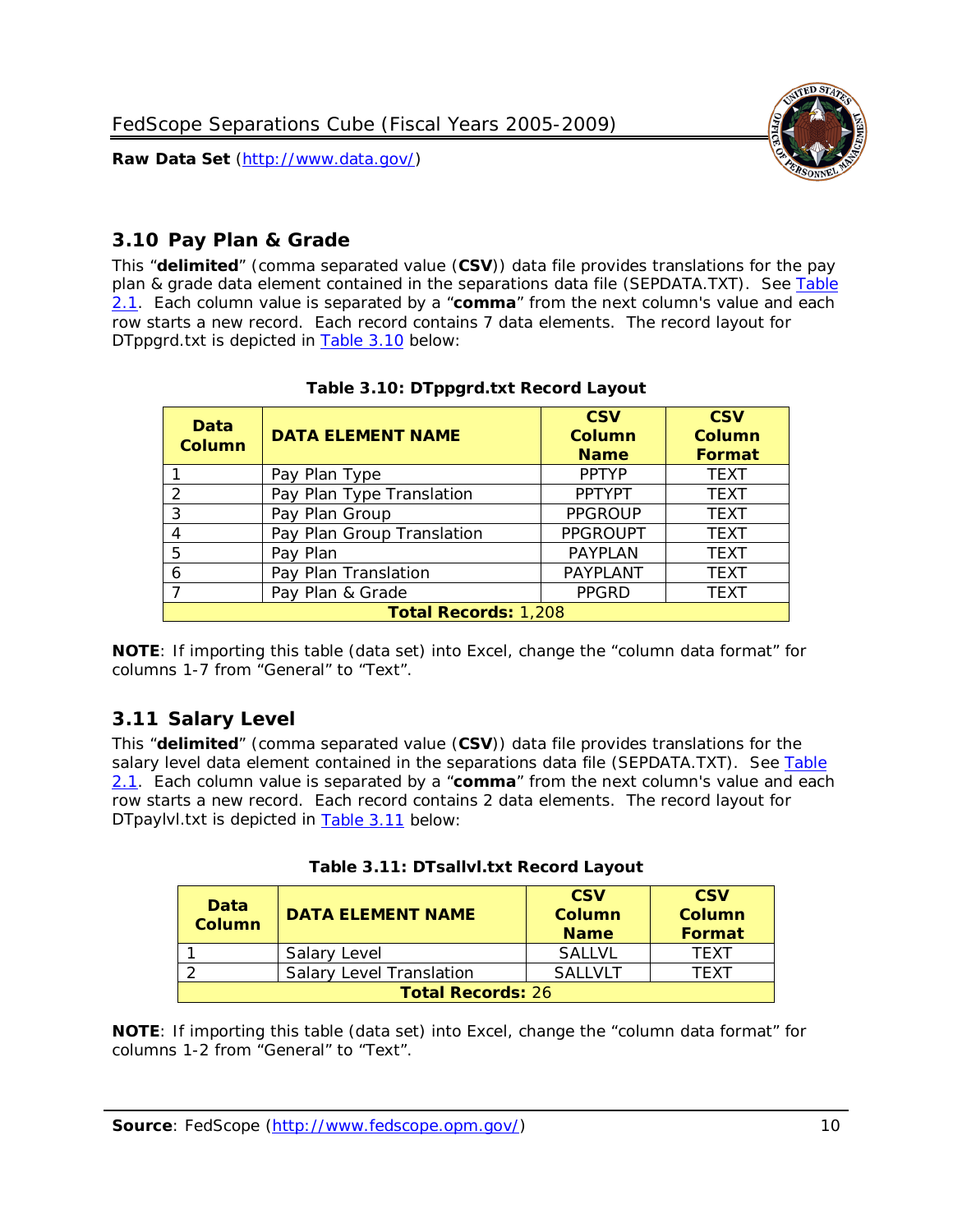



# <span id="page-11-0"></span>*3.12 Type of Appointment*

This "**delimited**" (comma separated value (**CSV**)) data file provides translations for the type of appointment data element contained in the separations data file (SEPDATA.TXT). See [Table 2.1.](#page-4-0) Each column value is separated by a "**comma**" from the next column's value and each row starts a new record. Each record contains 4 data elements. The record layout for DTtoa.txt is depicted in **Table 3.12** below:

<span id="page-11-2"></span>

| Data<br><b>Column</b>    | <b>DATA ELEMENT NAME</b>             | <b>CSV</b><br><b>Column</b><br><b>Name</b> | <b>CSV</b><br><b>Column</b><br>Format |  |
|--------------------------|--------------------------------------|--------------------------------------------|---------------------------------------|--|
|                          | Type of Appointment Type             | <b>TOATYP</b>                              | <b>TEXT</b>                           |  |
|                          | Type of Appointment Type Translation | <b>TOATYPT</b>                             | <b>TEXT</b>                           |  |
|                          | Type of Appointment                  | <b>TOA</b>                                 | <b>TEXT</b>                           |  |
|                          | Type of Appointment Translation      | <b>TOAT</b>                                | <b>TEXT</b>                           |  |
| <b>Total Records: 22</b> |                                      |                                            |                                       |  |

### **Table 3.12: DTtoa.txt Record Layout**

**NOTE**: If importing this table (data set) into Excel, change the "column data format" for columns 1-4 from "General" to "Text".

# <span id="page-11-1"></span>*3.13 Work Schedule*

This "**delimited**" (comma separated value (**CSV**)) data file provides translations for the work schedule data element contained in the separations data file (SEPDATA.TXT). See [Table 2.1.](#page-4-0) Each column value is separated by a "**comma**" from the next column's value and each row starts a new record. Each record contains 4 data elements. The record layout for DTwrksch.txt is depicted in **Table 3.13** below:

<span id="page-11-3"></span>

| Data<br><b>Column</b>    | <b>DATA ELEMENT NAME</b>       | <b>CSV</b><br><b>Column</b><br><b>Name</b> | <b>CSV</b><br><b>Column</b><br>Format |  |
|--------------------------|--------------------------------|--------------------------------------------|---------------------------------------|--|
|                          | Work Schedule Type             | <b>WSTYP</b>                               | <b>TEXT</b>                           |  |
|                          | Work Schedule Type Translation | <b>WSTYPT</b>                              | <b>TFXT</b>                           |  |
| っ                        | Work Schedule                  | <b>WORKSCH</b>                             | <b>TFXT</b>                           |  |
|                          | Work Schedule Translation      | <b>WORKSCHT</b>                            | <b>TFXT</b>                           |  |
| <b>Total Records: 13</b> |                                |                                            |                                       |  |

|  | Table 3.13: DTwrksch.txt Record Layout |  |
|--|----------------------------------------|--|
|  |                                        |  |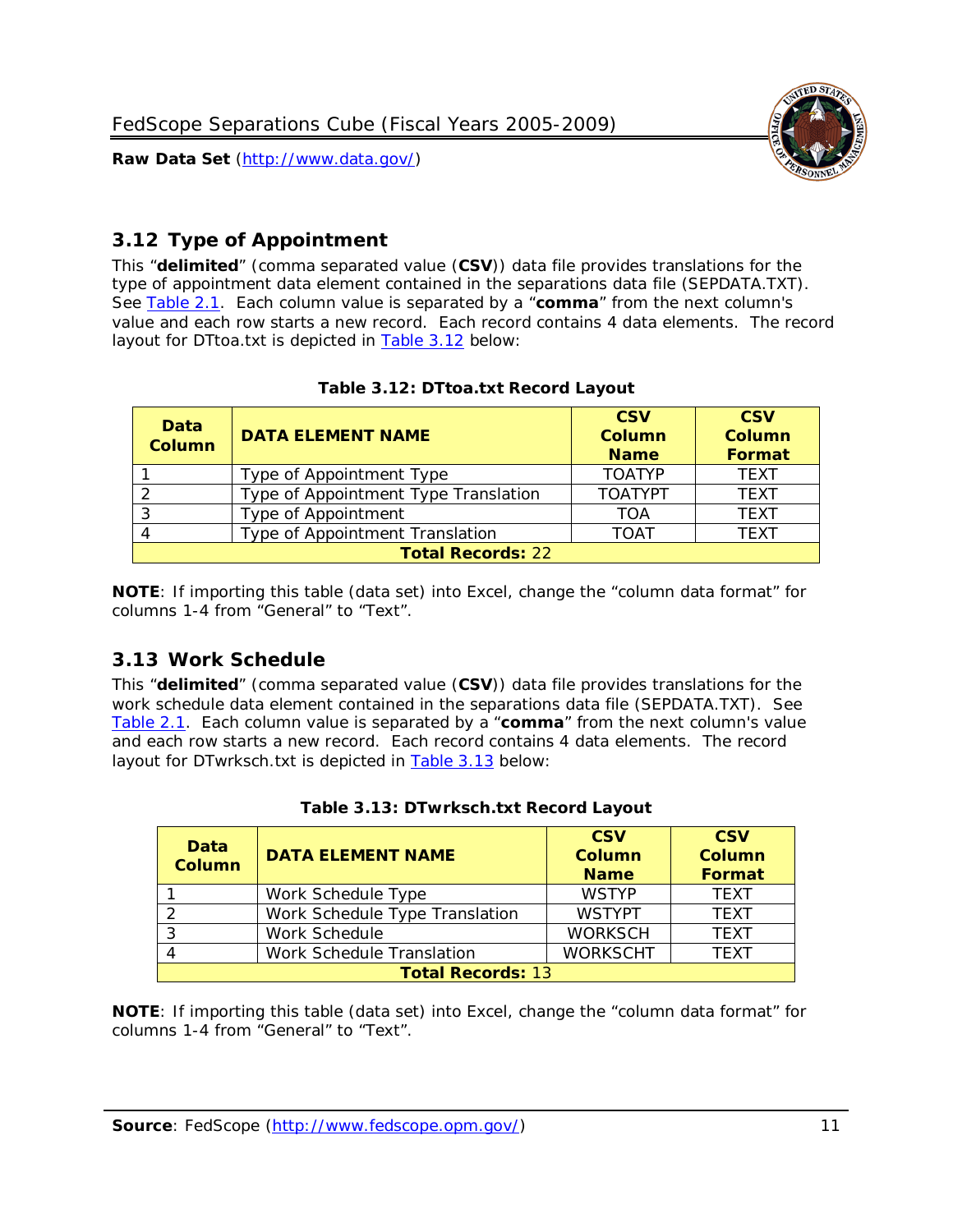FedScope Separations Cube (Fiscal Years 2005-2009)

**Raw Data Set** (http://www.data.gov/)



# <span id="page-12-0"></span>*3.14 Count*

There is no translation file for this data element. Every record in the separations population data file (SEPDATA.TXT) contains a value of "1" for this field. See Chapter [4.14](#page-16-2) for definition of [Count.](#page-16-2)

# <span id="page-12-1"></span>*3.15 Average Salary*

There is no translation file for this data element. See Chapter [4.15](#page-16-3) for definition of Average [Salary.](#page-16-3)

# <span id="page-12-2"></span>*3.16 Average Length of Service*

There is no translation file for this data element. See Chapter [4.16](#page-16-4) for definition of Average [Length of Service.](#page-16-4)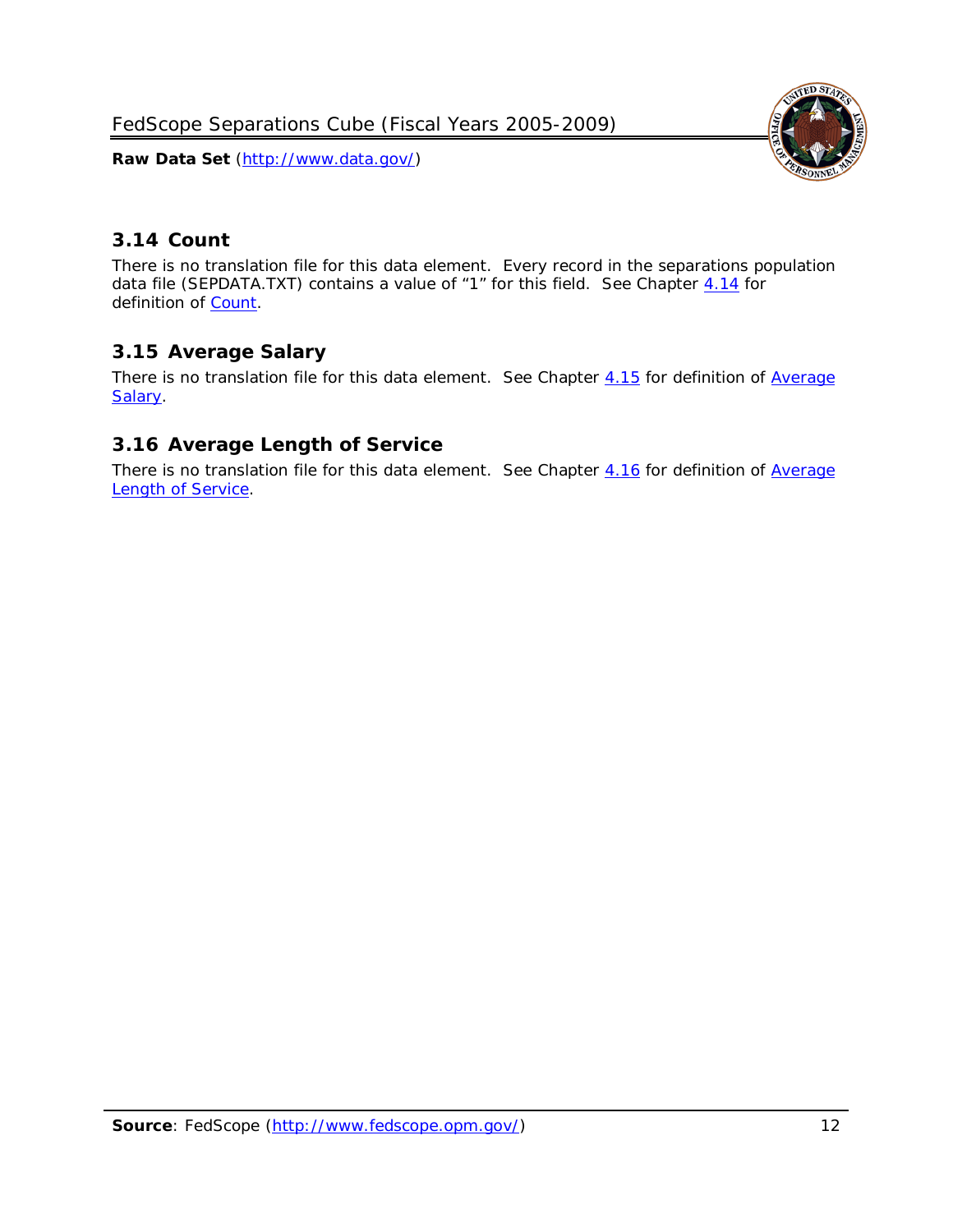

# <span id="page-13-0"></span>**4 DATA DEFINITIONS**

### <span id="page-13-1"></span>*4.1 Agency*

<span id="page-13-2"></span>The employing organization.

### *4.2 Separations*

A personnel action resulting in the loss of an employee from an agency's staff. For the purposes of FedScope, furloughs, suspensions, leave without pay, and placement in nonpay status for seasonal employees are excluded. The following types of separations are included.

#### 1. **Transfers-Out**

Movement of a single employee, or group of employees, to another agency with a break in service of 3 days or less.

- a. *Individual Transfer* Transfer-out of an individual employee.
- b. *Mass Transfer* Transfer-out of a group whose function was moved to another agency.

### 2. **Separations from Federal Civil Service**

#### a. **Quits**

Voluntary resignation by an employee, abandoning one's position, joining the military, or failing to return from military furlough. Quits also include separations by the agency if an employee declines a new position or relocation.

#### b. **Retirements**

Separation entitling employee to immediate annuity.

• *Voluntary*

Employee meets minimum age and service requirements for optional retirement.

• *Early Out*

Employee does not meet the minimum age and service requirements for optional retirement, but meets reduced age and service requirements for early retirement.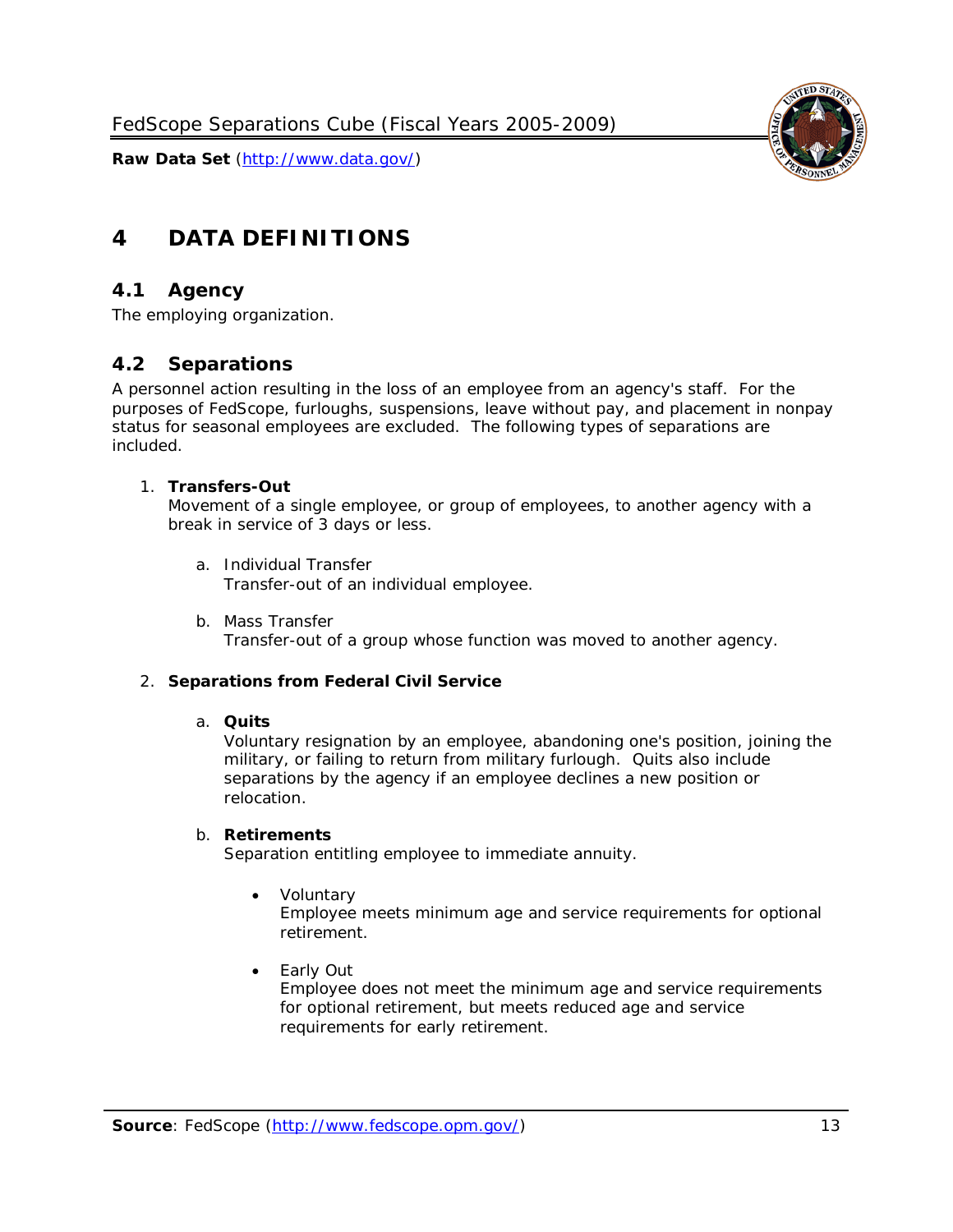

• *Disability*

Employee is found to be disabled and meets the service requirement for disability retirement.

• *Other*

Employee is involuntarily separated and meets age and service requirements for discontinued service retirement, or employee attains age requiring mandatory retirement.

#### c. **Reductions-in-Force (RIF)**

Employee separation resulting from lack of work or funds, abolition of position or agency, or personnel ceiling restrictions. Employees who resign after receipt of a RIF notice are included in this number.

#### d. **Termination**

• *Termination (Expired Appointment/Other)* Termination of a nonpermanent employee due to expiration of appointment, work, or funds. This category includes terminations for some re-employed annuitants and Excepted Service employees.

#### e. **Death**

Employee loss of life.

### f. **Other Separations**

Separations not classified in one of the categories above.

### <span id="page-14-0"></span>*4.3 Date*

<span id="page-14-1"></span>The date (YYYYMM format) of the personnel action ("Transfer-Outs" and "Separations").

### *4.4 Age*

An employee's age. Age is displayed in five-year intervals, except for an initial interval of less than 20 years and a final interval of 65 years or more.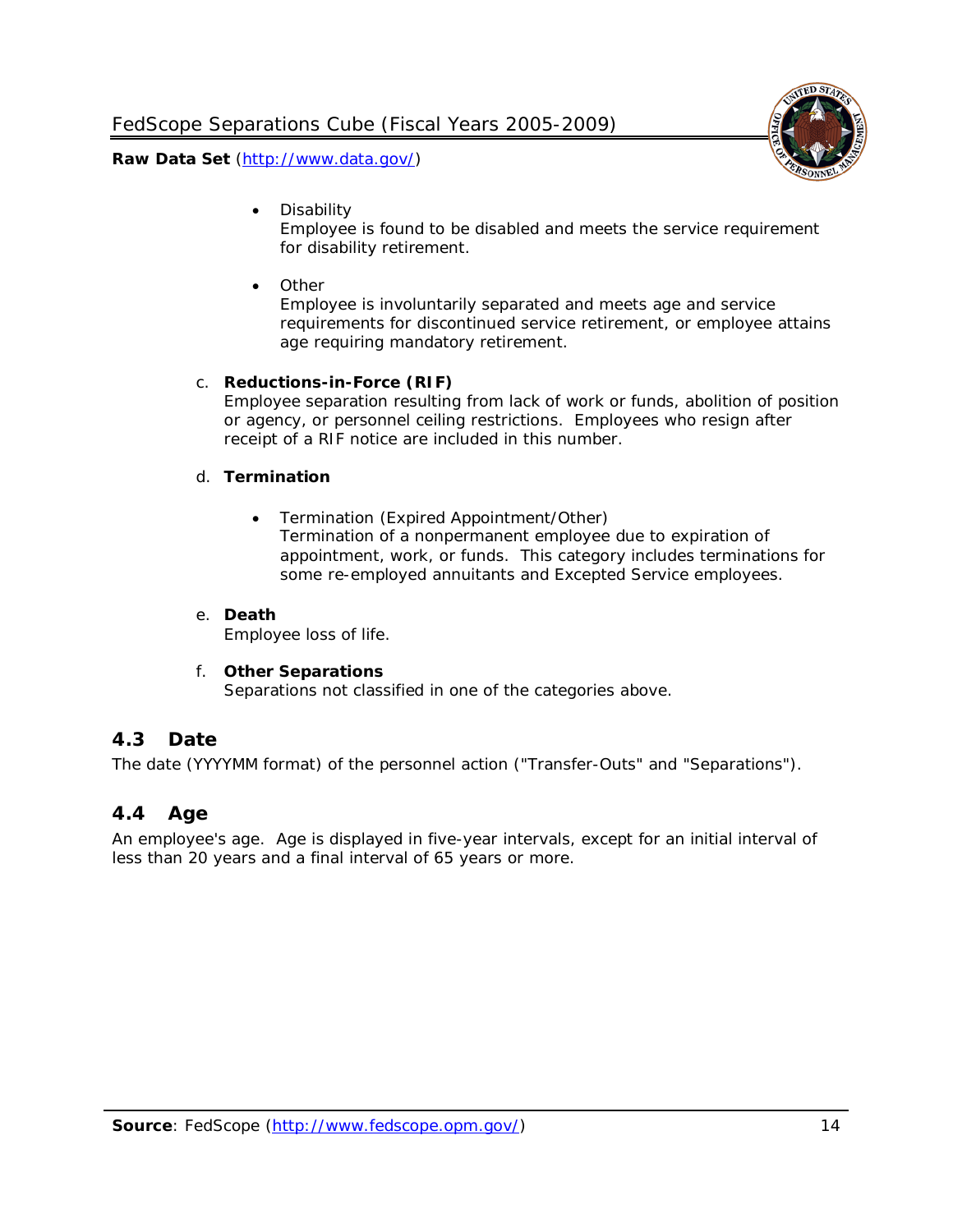# <span id="page-15-0"></span>*4.5 General Schedule & Equivalent Grade*

The General Schedule grade for pay plans in the General Schedule and Equivalent pay plan category (See [Pay Plan & Grade\)](#page-10-0).

# <span id="page-15-1"></span>*4.6 Length of Service*

The number of years of Federal civilian employment, creditable military service, and other service made creditable by specific legislation. Length of service is grouped by five-year intervals, except for:

- a. the initial intervals of less than 1 year, 1-2 years, and 3-4 years and
- b. the final interval of 35 years or more.

# <span id="page-15-2"></span>*4.7 Location*

The official duty station of an employee. Locations in the United States are defined in terms of states. Locations outside the United States are defined in terms of countries and U.S. territories.

# <span id="page-15-3"></span>*4.8 Occupation*

<span id="page-15-4"></span>An employee's occupation as defined by the Office of Personnel Management (OPM).

# *4.9 Occupation Category*

Occupational categories are defined by the educational requirements of the occupation and the subject matter and level of difficulty or responsibility of the work.

# <span id="page-15-5"></span>*4.10 Pay Plan & Grade*

The pay system and, where applicable, the grade used to determine an employee's basic pay rate. Grade denotes a hierarchical position in a pay plan and is sometimes referred to as level, class, rank, or pay band.

# <span id="page-15-6"></span>*4.11 Salary Level*

An employee's adjusted basic pay, which is an annualized rate of pay. Adjusted basic pay is the sum of an employee's rate of basic pay plus any locality comparability payment and/or special pay adjustment for law enforcement officers. Salaries are grouped by \$10,000 intervals, except for an initial interval of less than \$20,000 and a final interval of \$180,000 or more.

An employee's actual earnings may be more or less than the annualized rate because of factors such as overtime, shift differentials, less than full time work, or leave without pay.

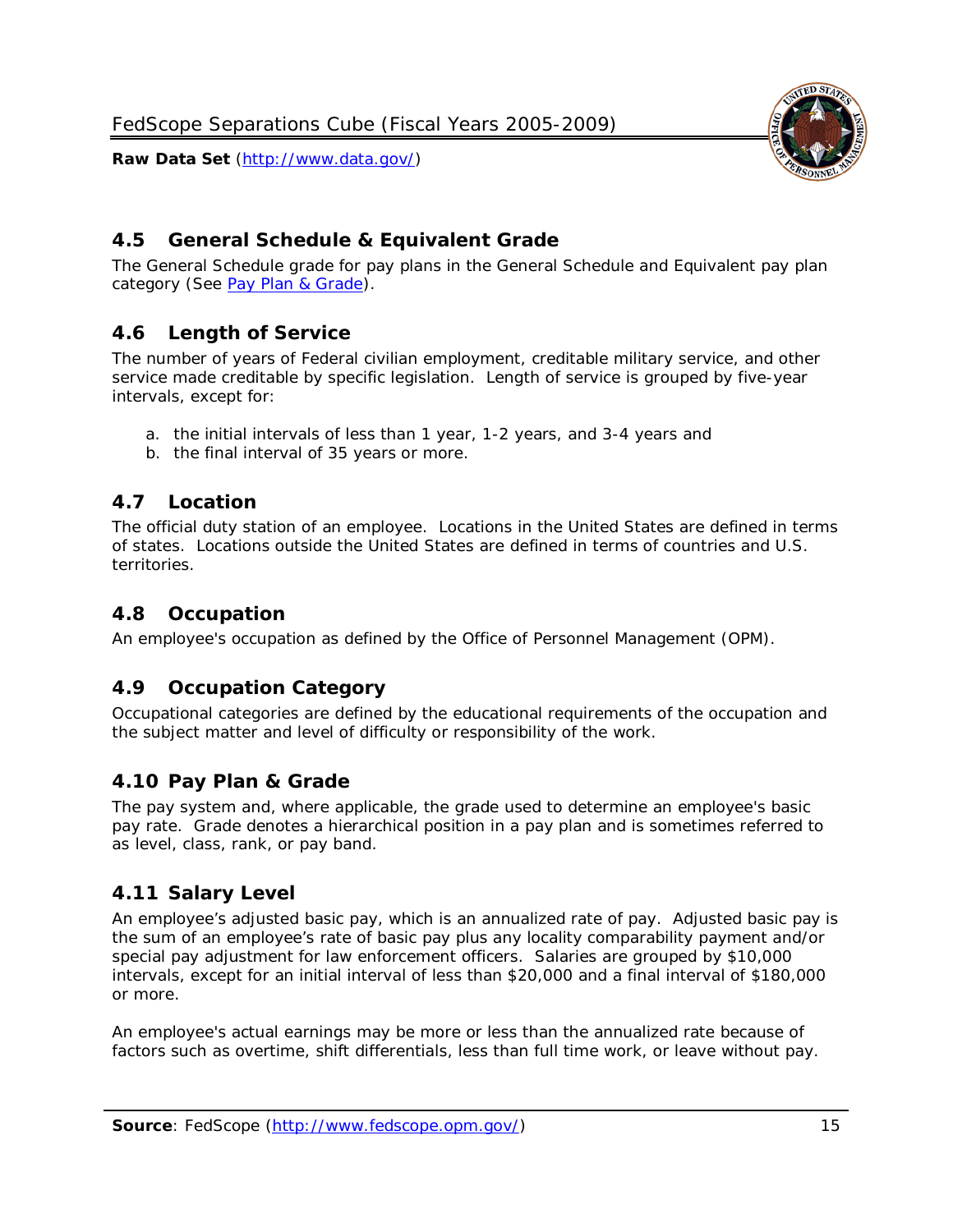



# <span id="page-16-0"></span>*4.12 Type of Appointment*

<span id="page-16-1"></span>An employee's appointment in terms of permanence and competitiveness.

# *4.13 Work Schedule*

<span id="page-16-2"></span>The time basis on which an employee is scheduled to work.

# *4.14 Count*

A measure representing the number of personnel actions ("Transfer-Outs" and "Separations") that have taken place within a given fiscal year.

# <span id="page-16-3"></span>*4.15 Average Salary*

A measure representing the average adjusted basic pay, an annualized rate of pay. Adjusted basic pay is the sum of an employee's rate of basic pay and any locality comparability payment and/or special pay adjustment for law enforcement officers.

An employee's actual earnings may be more or less than the annualized rate because of factors such as overtime, shift differentials, less than full time work, or leave without pay.

Invalid salary values are excluded from the average. A large number of invalid values could invalidate the average. To obtain counts of invalid values, display the data using the Salary Level dimension (See [Salary Level\)](#page-15-6).

# <span id="page-16-4"></span>*4.16 Average Length of Service*

A measure representing the average number of years of Federal civilian employment and creditable military service.

Invalid values are excluded from the average. A large number of invalid values could invalidate the average. To obtain counts of invalid values, display the data using the Length of Service dimension (See [Length of Service\)](#page-8-0).